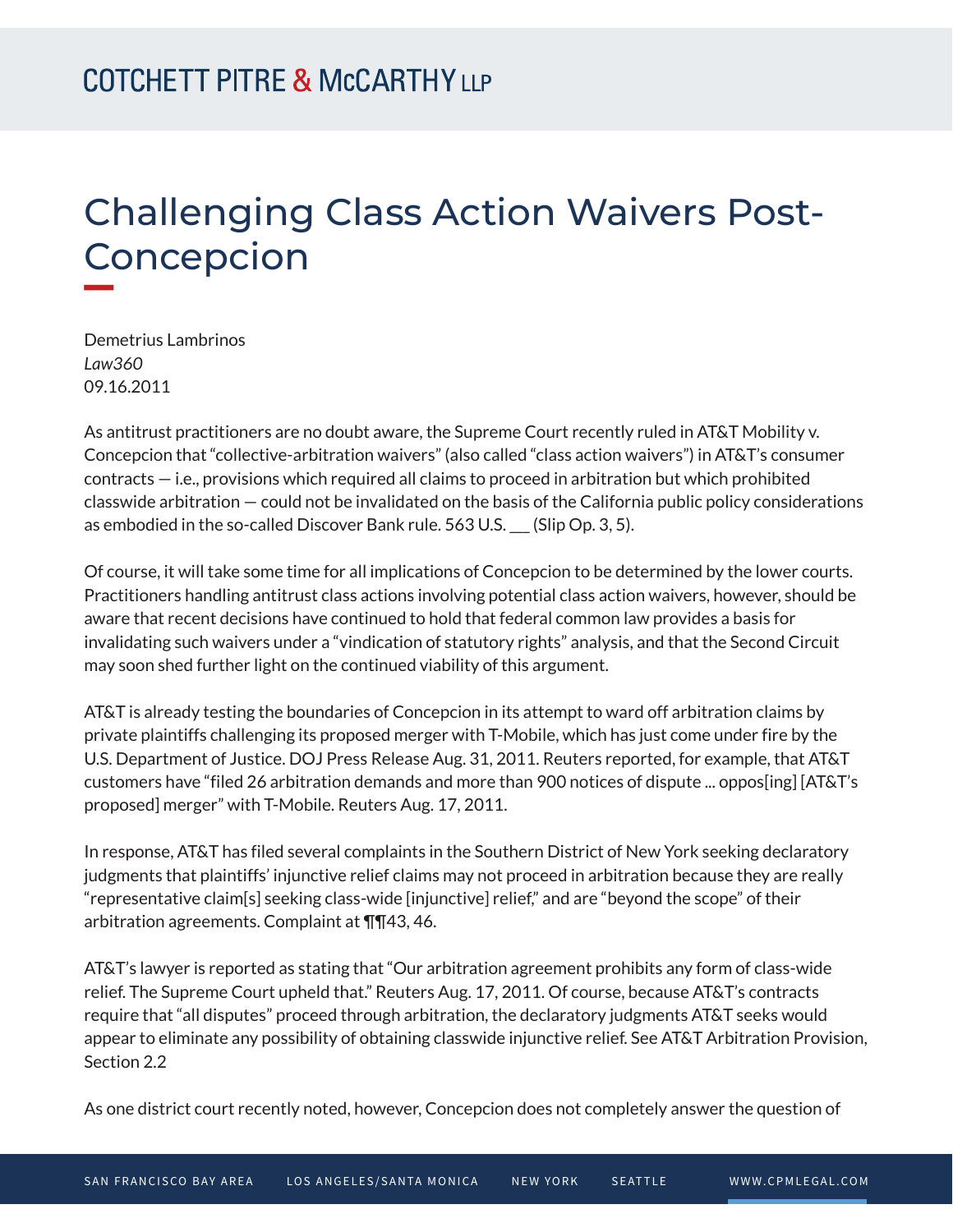# **COTCHETT PITRE & McCARTHY LLP**

**William Company** 

#### CHALLENGING CLASS ACTION WAIVERS POST-CONCEPCION

whether class action waivers are enforceable in antitrust cases. Dina Nicole D'Antuono v. Service Road Corp., 2011, \*79-80 (D. Conn. May 25, 2011) ("D'Antuono I"). According to that court, Concepcion left open the issue of whether such waivers may be invalidated on the basis of the "federal common law" due to their deterrent effect on private enforcement of the federal antitrust laws, and the corresponding risk that enforcing them may prevent consumers from "vindicating their federal statutory rights." Id.

Even though the court applied the doctrine, it expressed "uncertainty" as to its "continuing validity" following Concepcion, and ultimately certified several questions to the Second Circuit to gain further clarification on this issue. See Dina Nicole D'Antuono v. Service Road Corp., 2011 U.S. Dist., \*2 (D. Conn. June 7, 2011) ("D'Antuono II").

Other district courts have continued to apply the vindication of statutory rights analysis since Concepcion, albeit outside the antitrust context. See, e.g., Chen-Oster v. Goldman, Sachs & Co., 2011 U.S. Dist., \*39 (S.D.N.Y. Apr. 28, 2011) (finding a class action arbitration waiver unenforceable in a putative class action alleging gender discrimination under Title VII); Gildea v. Bldg Management, 2011 U.S. Dist., \*8-9 (S.D.N.Y. Aug. 16, 2011) (applying vindication of statutory rights analysis in an individual action under Labor Management Relations Act); see also Chad H. Hamby v. Power Toyota Irvine, 2011 U.S. Dist., \*3 (S.D. Cal. July 18, 2011) (permitting discovery on the issue of unconscionability and stating that "AT&T Mobility LLC does not stand for the proposition that a party can never oppose arbitration on the ground that the arbitration clause is unconscionable").

One district court has applied Concepcion to compel arbitration in an antitrust case, but the arbitration provision in that case was silent of the issue of classwide arbitration and the plaintiffs did not invoke the vindication of statutory rights doctrine. See In re California Title Insurance Antitrust Litigation, 2011 U.S. Dist., \*10-11 (N.D. Cal. June 27, 2011).

The vindication of statutory rights analysis was initially developed by the Second Circuit in In re: American Express Merchant's Litigation, Italian Colors Restaurant v. American Express, 554 F.3d 300 (2d Cir. 2009) ("AMEX I") and its predecessor In re American Express Merchants' Litigation, Italian Colors Restaurant v. American Express, 634 F.3d 187, 189 (2d Cir. Mar. 8, 2011) ("AMEX II").

AMEX I was an antitrust class action under Sherman §1 in which the Second Circuit reversed an order from the Southern District of New York compelling arbitration and held that the "class action waiver" at issue was unenforceable. See 554 F.3d at 302. The court found the waiver invalid because the plaintiffs demonstrated through the use of an expert report and other evidence, as was their burden, that it would be "prohibitively expensive" to pursue individual arbitration, and the "practical effect" of enforcing the arbitration provision would function as a "prospective waiver" of their federal statutory rights under the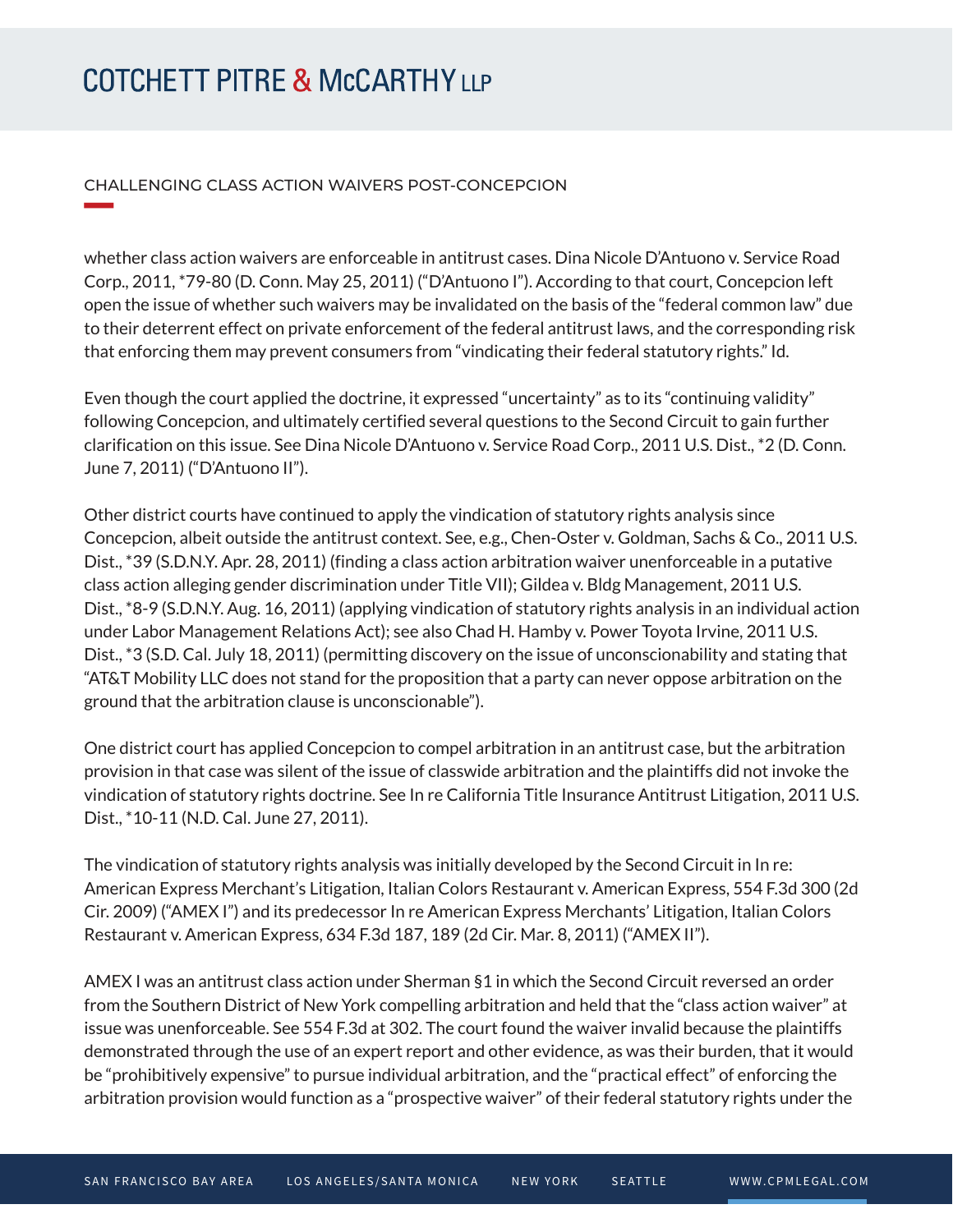# **COTCHETT PITRE & McCARTHY LLP**

CHALLENGING CLASS ACTION WAIVERS POST-CONCEPCION

Sherman Act. 554 F.3d at 314-315, 319.

**William Company** 

The court explained that "Section 2 [of the Federal Arbitration Act] creates a body of federal substantive law of arbitratability, applicable to any arbitration agreement within the coverage of the FAA," and noted that other courts had joined it in evaluating the enforceability of the "class action waivers under the federal substantive law of arbitratability." Id.; see also, e.g., Kristin v. Comcast Corp., 446 F.3d 25, 63 (1st Cir. 2006).

The Second Circuit noted its concern that enforcing the collective-arbitration waivers would undermine the deterrent aspects of the federal antitrust laws, and stated that "[e]radicating the private enforcement component from our antitrust law scheme cannot be what Congress intended when it included strong public enforcement mechanisms and incentives in the antitrust statutes." 554 F.3d at 320.

The court found that enforcing the waiver at issue would "flatly ensure[] that no small merchant may challenge American Express's tying arrangements under the federal antitrust laws," and would "grant Amex de facto immunity from antitrust liability by removing the plaintiffs' only reasonably feasible means of recovery." Id. at 320, citing Lawlor v. Nat'l Screen Serv. Corp., 349 U.S. 319, 322, 329 (1955) (holding that agreements which confer "partial immunity from civil liability for future violations" of the Sherman Act violate public policy). Given these facts, the court held that the waiver was unenforceable because it "entails more than a speculative risk that enforcement of the ban [on class actions] will deprive them of substantive rights under the federal antitrust statutes." Id. at 316.

The Second Circuit found support for its approach in prior statements from the Supreme Court attesting to the importance of the effective enforcement of the antitrust laws, and suggesting that arbitration provisions could be invalidated if they effectively stripped individuals of their federally protected statutory rights. See AMEX I, 554 F.3d at 320 (citing Mitsubishi Motors Corp. v. Soler Chrysler-Plymouth, Inc., 473 U.S. 614, 637 n. 19 and 651 (1985) and Green Tree Financial Corp.-Alabama v. Randolph, 531 U.S. 79, 82 (2000)).

The court recognized that the statements from Mitsubishi and Green Tree were dicta, but found that "it is nevertheless dicta grounded upon a firm principle of antitrust law to the effect that an agreement which in practice acts as a waiver of future liability under the federal antitrust statutes is void as a matter of public policy." 554 F.3d at 319.

Until the Supreme Court, or Second Circuit in D'Antuono II, revisits this issue, the vindication of statutory rights analysis remains a viable basis for challenging class action waivers. As a result, antitrust practitioners in class cases involving such provisions, should be aware of and consider the "vindication of